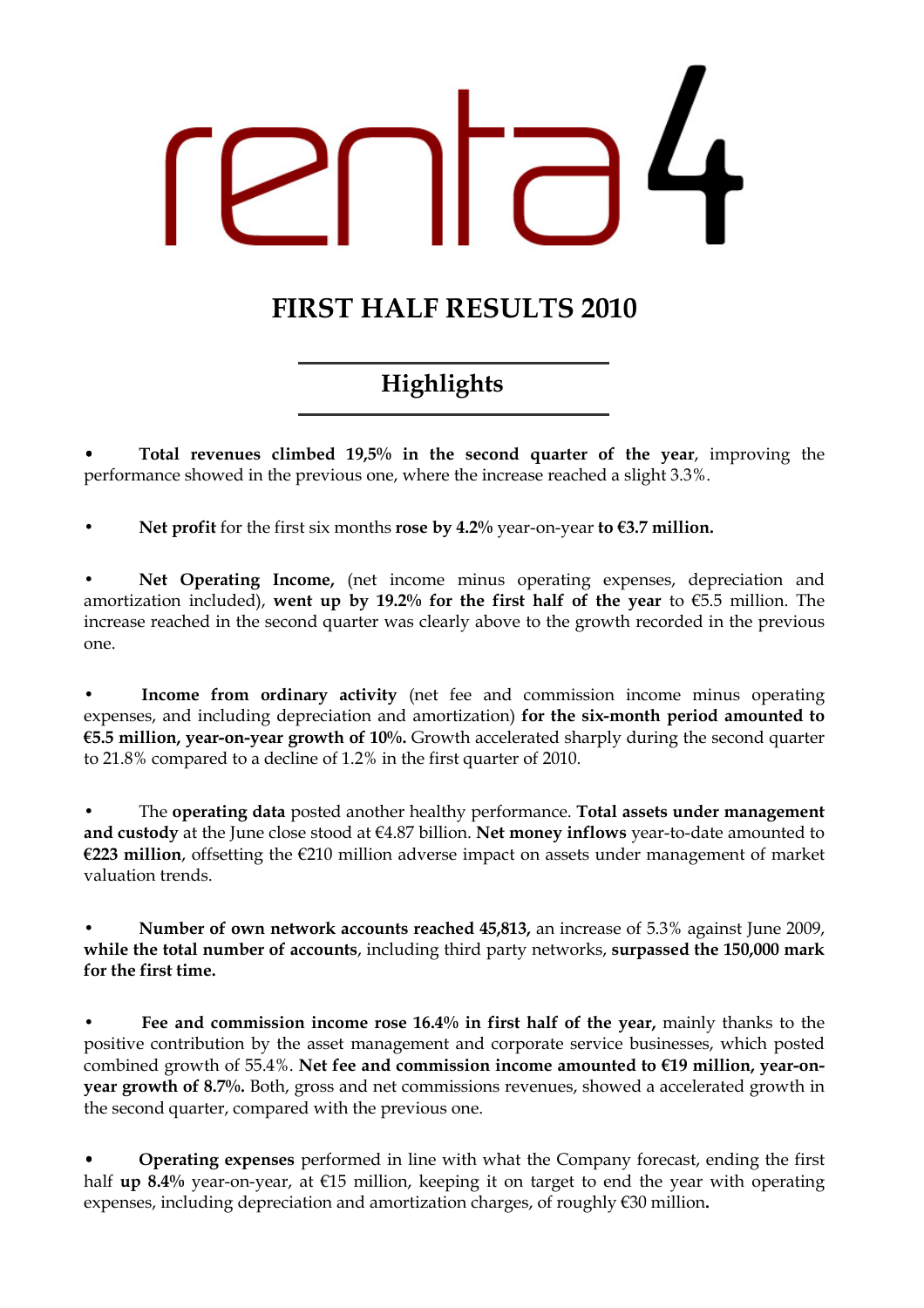# **Main Figures**

| <b>Operating Data</b>                     | <b>Jun. 10</b> | <b>Jun. 09</b>     | $\frac{0}{0}$ |
|-------------------------------------------|----------------|--------------------|---------------|
| <b>Customers</b>                          | 151,112        | 124,218            | 21.7%         |
| Renta 4 network                           | 45,813         | 43,502             | 5.3%          |
| Third party                               | 105,299        | 83,552             | 26.0%         |
| <b>Executed orders</b>                    | 1,480,593      | 1,440,592          | 2.8%          |
| Total assets under custody ( $\in$ mill.) | 4,865          | 3,664              | 32.8%         |
| <b>Stocks</b>                             | 3,080          | 2,138              | 44.1%         |
| Funds (mutual, pension and third party)   | 1,037          | 752                | 37.9%         |
| <b>SICAVs</b>                             | 494            | 486                | 1.6%          |
| Others                                    | 254            | 288                | $-11.8%$      |
| <b>Online Channel</b> (retail)            |                |                    |               |
| $%$ Revenues                              | 70.0%          | 76.0%              | $-6.0$        |
| % Orders                                  | 84.0%          | 83.0%              | 1.0           |
| % International markets                   | 41.0%          | 50.2%              | $-9.2$        |
| Earnings Data ( $\in$ thousand)           |                |                    |               |
| <b>Commission income</b>                  | 28,630         | 24,605             | 16.4%         |
| Net interest income                       | 657            | 781                | $-15.9%$      |
| Net financials operations                 | 869            | 221                | 293.2%        |
| <b>Operating expenses</b>                 | 14,990         | 13,825             | 8.4%          |
| Income from ordinary activity             | 3,961          | 3,602              | 10.0%         |
| Net operating income                      | 5,487          | 4,604              | 19.2%         |
| Net profit                                | 3,659          | 3,512              | 4.2%          |
| EPS ( $\in$ cents)                        | 0.0899         | 0.0863             | 4.2%          |
| <b>Earnings Ratios</b>                    |                |                    |               |
| % Commissions / Total income              | 91.4%          | 87,4%              | 4.0           |
| % Net finc. operations / Total income     | 2.8%           | 0,8%               | 2.0           |
| % Net profit / Total income               | 11.7%          | 12,5%              | $-0.8$        |
| Cost/income ratio                         | 67.7           | 69.1               | $-1.4$        |
| <b>Employees</b>                          |                |                    |               |
| Average number employees at Jun. 10       | 285            | 277                | 2.9%          |
| Commercial network                        | 162            | 157                | 3.2%          |
| Headquarters                              | 123            | 120                | 2.5%          |
| Number of branches                        | 57             | 57                 | $0.0\%$       |
| <b>Share</b>                              |                |                    |               |
| RIC (Reuters/Bloomberg/Adrs)              | RTA4.MA        | R <sub>4.</sub> SM | <b>RSVXY</b>  |
| Price at 06.30.10 (euros))                | 5.00           | 5.00               | 0.0%          |
| Market Capitalization at 06.30.10 (euros) | 203,466,015    | 203,466,015        | 0.0%          |
| Number of shares issued                   | 40,693,203     | 40,693,203         |               |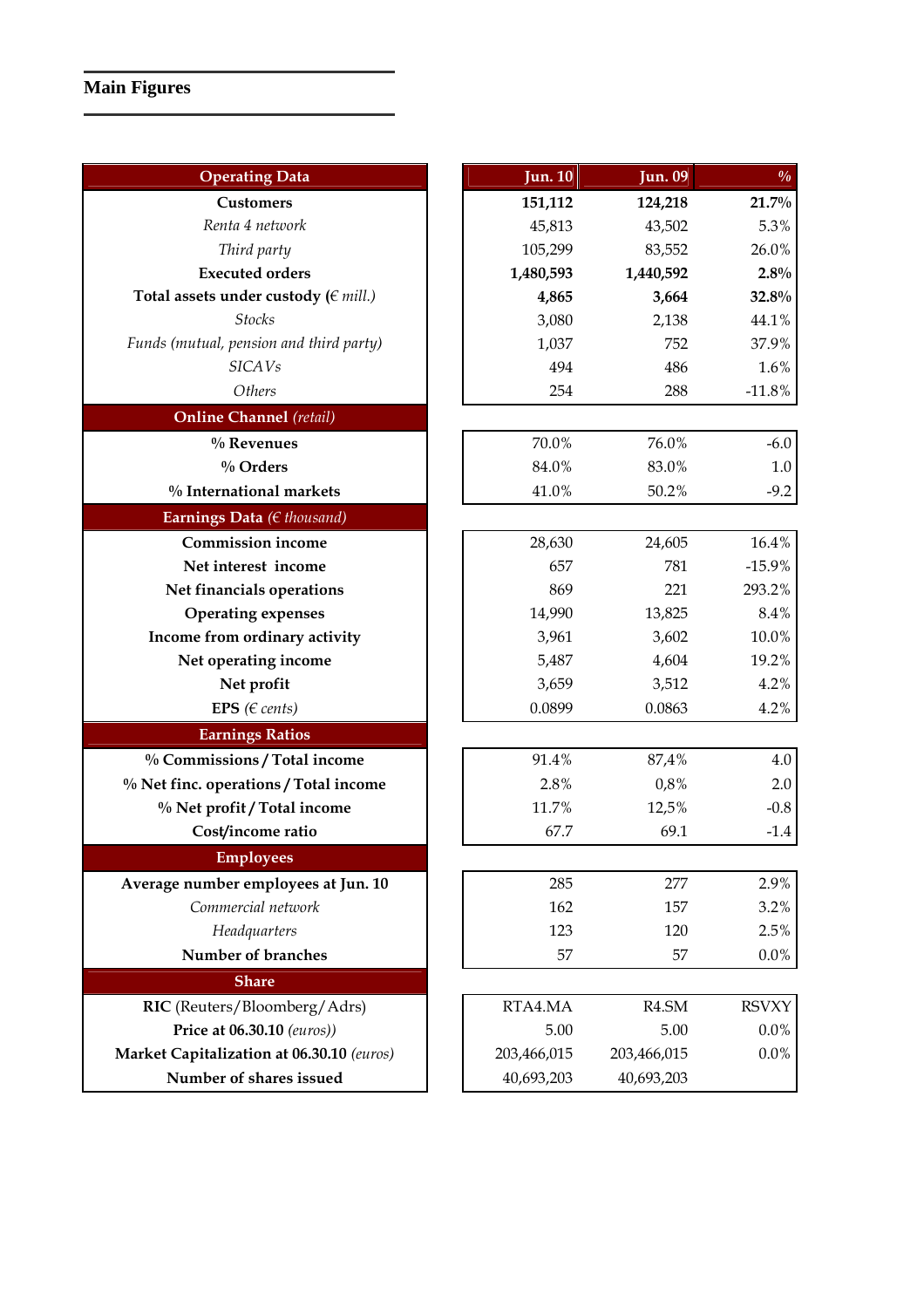#### Consolidated Statement of Income

|                                          | Q210     | Q <sub>2</sub> 09 | $\frac{0}{0}$ | 2010 |           | 2009      | $\frac{0}{0}$ |
|------------------------------------------|----------|-------------------|---------------|------|-----------|-----------|---------------|
| $\epsilon$ Thousand                      |          |                   |               |      |           |           |               |
| <b>Total Revenues</b>                    | 16,418   | 13,737            | 19.5%         |      | 31,339    | 28,188    | $11.2\%$      |
|                                          |          |                   |               |      |           |           |               |
| Fee and commission income                | 15,248   | 12,516            | 21.8%         |      | 28,630    | 24,605    | 16.4%         |
| Fee and commission expenses              | $-5,224$ | $-3,999$          | 30.6%         |      | $-9,679$  | $-7,178$  | 34.8%         |
| Net fee and commissions income           | 10,024   | 8,517             | $17.7\%$      |      | 18,951    | 17,427    | $8.7\%$       |
|                                          |          |                   |               |      |           |           |               |
| Interest and similar income              | 1,019    | 1,308             | $-22.1%$      |      | 1,840     | 3,362     | $-45.3%$      |
| Interest and similar expenses            | $-603$   | $-1,088$          | $-44.6%$      |      | $-1,183$  | $-2,581$  | $-54.2%$      |
| Net interest income                      | 416      | 220               | 89.1%         |      | 657       | 781       | $-15.9%$      |
|                                          |          |                   |               |      |           |           |               |
| Net financial operations                 | 151      | $-87$             | n.s           |      | 869       | 221       | 293.2%        |
|                                          |          |                   |               |      |           |           |               |
| <b>Net Income</b>                        | 10,591   | 8,650             | 22.4%         |      | 20,477    | 18,429    | $11.1\%$      |
|                                          |          |                   |               |      |           |           |               |
| <b>Operating Expenses</b>                | $-7,897$ | $-6,771$          | $16.6\%$      |      | $-14,990$ | $-13,825$ | $8.4\%$       |
| Personnel                                | $-4,187$ | $-3,421$          | 22.4%         |      | $-7,884$  | $-6,989$  | 12.8%         |
| Other general administrative expenses    | $-3,135$ | $-2,777$          | 12.9%         |      | $-5,989$  | $-5,709$  | 4.9%          |
| Depreciation and amortization            | $-575$   | $-573$            | 0.3%          |      | $-1,117$  | $-1,127$  | $-0.9%$       |
| <b>INCOME FROM ORDINARY ACTIVITY (1)</b> | 2,127    | 1,746             | 21.8%         |      | 3,961     | 3,602     | $10.0\%$      |
| <b>NET OPERATING INCOME (2)</b>          | 2,694    | 1,879             | 43.4%         |      | 5,487     | 4,604     | 19.2%         |
| Other income and expenses                | $-540$   | 153               | -452.9%       |      | $-623$    | 93        | $-769.9%$     |
| Profit before Tax                        | 2,154    | 2,032             | 6.0%          |      | 4,864     | 4,697     | 3.6%          |
| Income tax expenses                      | $-587$   | $-566$            | 3.7%          |      | $-1,205$  | $-1,186$  | 1.6%          |
| <b>NET PROFIT</b>                        | 1,567    | 1,466             | 6.9%          |      | 3,659     | 3,512     | 4.2%          |

(1) Net Commissions – Operating Expenses (depreciation & amortization included)

(2) Net Income – Operating Expenses (depreciation & amortization included)

#### Operating Data

Renta 4's assets under management and custody at 30 June 2010 totalled €4.87 billion, up by 0.3% on year-end 2009, and by 32.8% on June 2009. Of the increase, €223 million were net money inflows, which more than offsetting the decrease caused by the negative valuation effect by stock market declines, which totalled €210 million.

According to data published by Inverco, assets under management by Renta 4's mutual fund **management business** narrowed 13.2% in the first six months of the year to  $\epsilon$ 626.9 million at 30 June 2010, broadly in line with the overall market trend, which contracted by 9.2%. However, a year-on-year comparison reveals growth in assets under management in this business of 23.2% in relation to June 2009.

As for SICAVs, Renta 4 ended the first half with 57 companies managed, with total assets under management of €494 million, broadly flat year-on-year. The Company nevertheless picked up market share, garnering a 1.95% share compared to 1.89% in June 2009.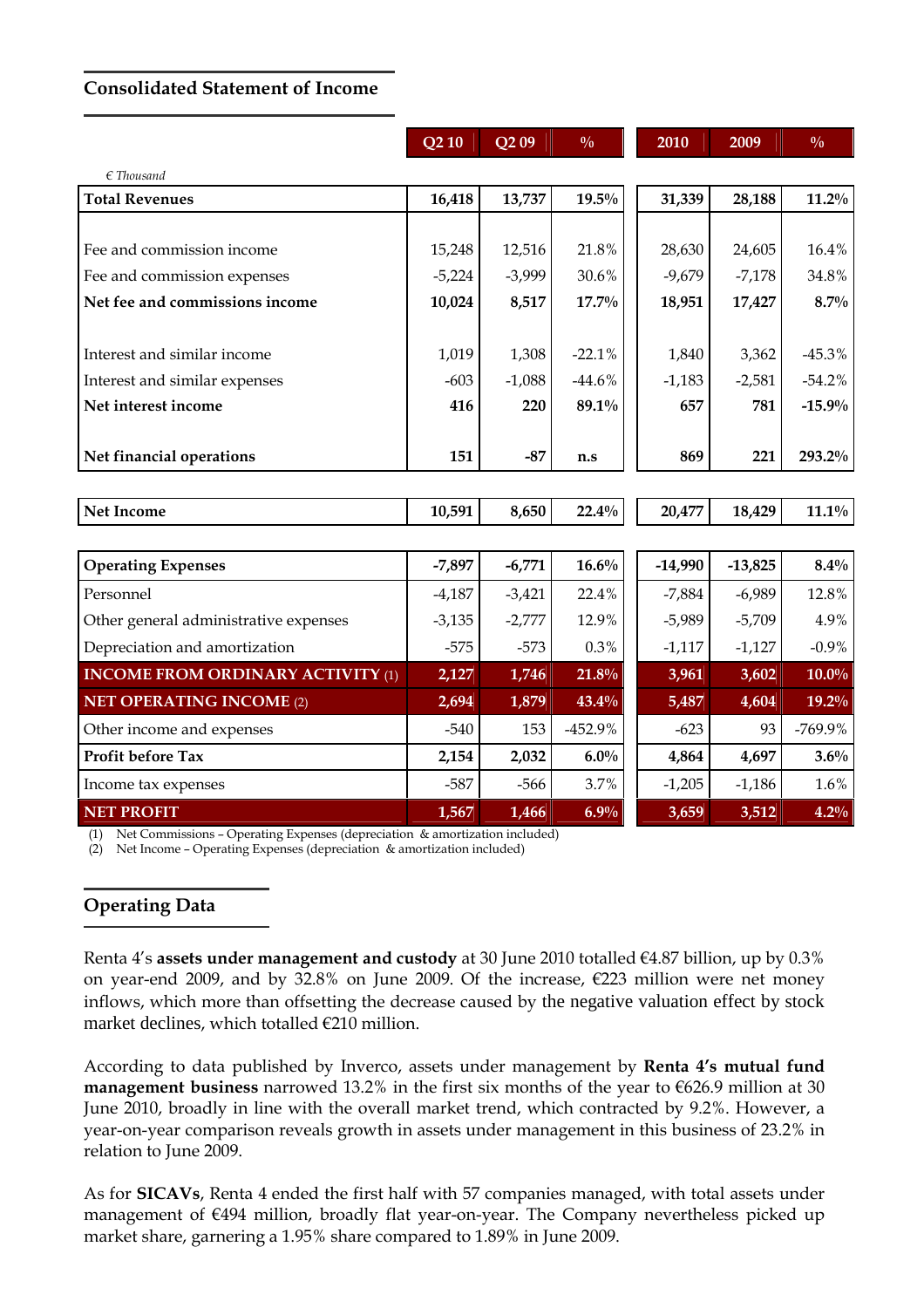**Pension fund assets** meanwhile ended the first half at  $\epsilon$ 233 million, up from  $\epsilon$ 190 million at yearend 2009 and up a significant 48.4% from June 2009 when amounted €157 million.

The total number of accounts surpassed the 150,000 mark for the first time in June 2010, rising 7.4% on year-end 2009 to 151,112. Of these, 45,813 belonged to the Renta 4 network and 105,299 to the third-party network. The more than 10,000 accounts opened during the first six months of the year translate into a daily average of 58 new accounts (including holidays and weekends).

The total number of trades executed edged towards 1.5 million, 2.8% more than the year before. This growth partially mitigated the decline in **trading volume by value** year-to-date. On this point, it is worth highlighting that equity trading volumes, which generate higher commissions, increased by 7.9%, while fixed-income security trading volumes narrowed 38.2%.

The online channel in the retail business segment continued growing further, accounting for 84.0% of trades in first half of the year. Significantly, of total revenue from the online channel through June, 41.0% came from international markets, while the number of users availing of this channel in 2010 is already equivalent to 85% of total online channel users in all of 2009.

#### Revenues

## • Second Quarter 2010 (April-June)

Total revenue amounted to  $E16.4$  million, 19.5% higher than the  $E13.8$  million reached in the second quarter of 2009. Net revenues' growth, excluding fee and commission expenses and interest and similar expenses, was higher, at 22.4%.

"Fee and commission income" represented 92.9% of total revenue in the second quarter of 2010, rising 21.8% year-on-year to €15.2 million. Growth in "Net fee and commission income" narrows to 17.7%, at over €10 million, mostly because of the 30.6% year-on-year growth in fees and commissions paid to third parties. This growth already outpaced the guidance provided by the Company which calls for growth in net fee and commission income of at least 15% for the full year.

By business line, "Brokerage fees" rose 2.9% in the second quarter to  $\epsilon$ 9.8 million, driven by yearon-year growth in stocks market fees of close to 10% and higher than 100% in fixed income markets.

Meanwhile, "Asset management fees" climbed 35% higher to €3.5 million, driven mainly by before mentioned year-on-year growth in assets under management and custody by Renta 4.

Lastly, "Revenue from corporate services" grew to  $\epsilon$ 2.0 million in the quarter.

"Net interest income" reached  $\epsilon$ 0.4 million from April to June, while "Net financial operations amounted to gains of  $\epsilon$ 0.2 million, compared to losses of  $\epsilon$ 0.1 million in the second quarter of 2009.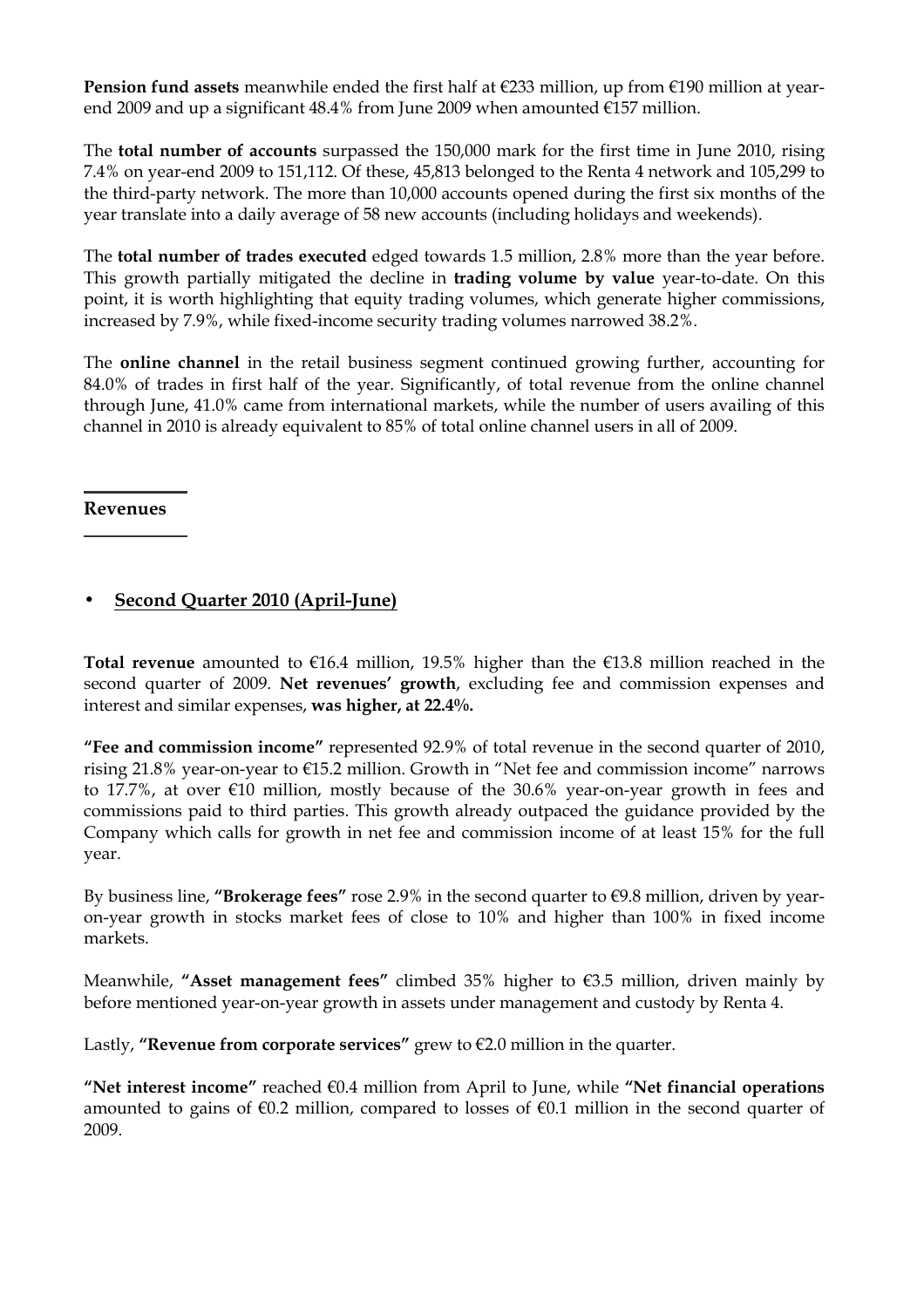## • Accumulated 2010 (January-June)

Total revenue rose 11.2% year-on-year to  $\epsilon$ 31.3 million. Growth in net terms was virtually identical, at 11.1%, for a total of  $\epsilon$ 20.5 million.

"Fee and commission income" rose 16.4% in the first half to  $E28.6$  million, representing 91.3% of total revenue. Net fee and commission income, excluding commissions paid to third parties rose 8.7% in the first six months of 2010 to €19.0 million.

By business line, "Brokerage fees" were 1.9% higher in the first half, at €18.3 million. By product type, stock market brokerage fees climbed 10.4% higher, fixed income securities jumped 54.0%, while fees from derivative trading fell by 13.7%. This effect was partly the result of lower market volatility in the first half of 2010 compared to 2009, which explains the lower activity with derivatives.

"Asset management fees" totalled  $\epsilon$ 7.1 million in the first six months of the year. The increase in assets under management compared with June 2009 enabled the 40.2% year-on-year growth in fees generated from this business line.

Meanwhile, "Revenue from corporate services" doubled year-on-year to €3.3 million.

"Net interest income" narrows to 15.9% in the first half, falling from  $\epsilon$ 0.8 million in the first half of 2009 to  $€0.7$  million this year.

Lastly, "Net financial operations" amounted to a gain of  $\epsilon$ 0.9 million.

Costs

## • Second Quarter 2010 (April-June)

Operating expenses, including depreciation and amortisation, rose 16.6% to  $\epsilon$ 7.9 million in the second quarter.

Personnel expenses were 22.4% higher at  $64.2$  million compared to  $63.4$  million in the second quarter of 2009. This growth was driven by an increase in the average number of employees, 2.8% higher year-on-year at 30 June 2010 and the higher variable payments linked to the Company's results.

Meanwhile, General administrative expenses amounted to €3.1 million, up 12.9% year-on-year from the  $E2.8$  million totalled last year.

Lastly, Depreciation and amortization remained flat year-on-year, up  $0.3\%$  to  $\varepsilon 0.6$  million.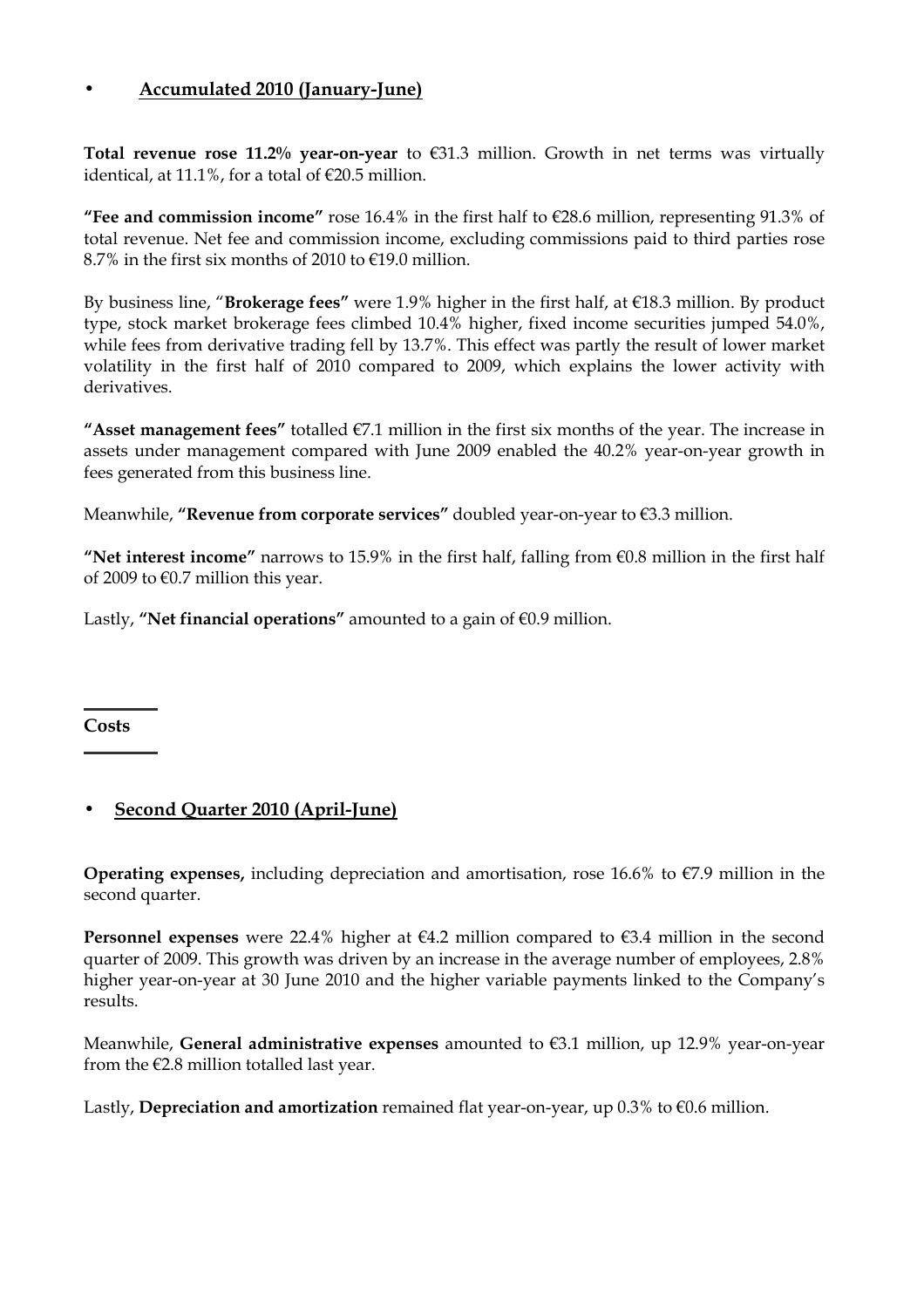## • Accumulated 2010 (January-June)

**Operating expenses** totalled  $\epsilon$ 15.0 million in the first half of the year, went up of 8.4% against the €13.8 million posted at June 2009. This figure is in line with the Company's guidance for the full year, which calls for full-year operating expenses, including depreciation and amortization charges, of roughly €30 million.

"Personnel expenses" were 12.8% higher in the first half of 2010, at  $\epsilon$ 7.9 million, driven mainly by the variable payments linked to the Company's results.

"General administrative expenses" rose 4.9% to  $66$  million, compared to  $65.7$  million in the first half of 2009. The most significant growth was sustained in advisory, audit and marketing expenses, which on aggregate rose 18.2%, while on the cost cutting front it is worth highlighting the 10.2% year-on-year decline in office supply expenditure.

"Depreciation and amortisation" was virtually unchanged year-on-year, fell  $0.9\%$  to  $\epsilon$ 1.1 million.

#### Other income and expenses

Renta 4 posted a net loss in the second quarter of 2010 of  $\epsilon$ 0.5 million, so that the accumulated loss for the first six months of 2010 was  $f(0.6)$  million.

## Income from Ordinary Activity and Net Operating Income

Income from ordinary activities, net fee and commission income minus operating expenses, including depreciation and amortization, climbed 21.8% year-on-year in the second quarter of 2010 to  $\epsilon$ 2.1 million from the  $\epsilon$ 1.7 million posted last year. This puts first-half growth at 10% in year-on-year terms, to €4 million, improving the €3.6 million reached in the first half 2009.

Net operating income amounted to  $\epsilon$ 2.7 million in the second quarter against  $\epsilon$ 1.9 million from last year, a year-on-year growth of 43.4%. This performance put first-half operating income at €5.5 million, year-on-year growth of 19.2% million from the  $€4.6$  million posted in first half 2009.

#### Market Situation and Outlook

Business conditions remain extremely challenging and warrant the utmost management discipline. Renta 4, thanks to its business model, is well-positioned to continue to post healthy growth despite anticipated ongoing market turbulence.

The pace of fund inflows is encouraging, prompting the Company to reiterate its guidance for significant growth in net fee and commission income in 2010. Barring a drastic shift in market conditions, we reiterate our stated target of posting growth in this heading of at least 15% this year.

Underpinned by this growth, Renta 4 expects to be able to improve its cost-income ratio in 2010, despite plans for new office openings and the start-up of new business lines, in turn fuelling further growth in core operating income (net commissions minus operating expenses) this year.